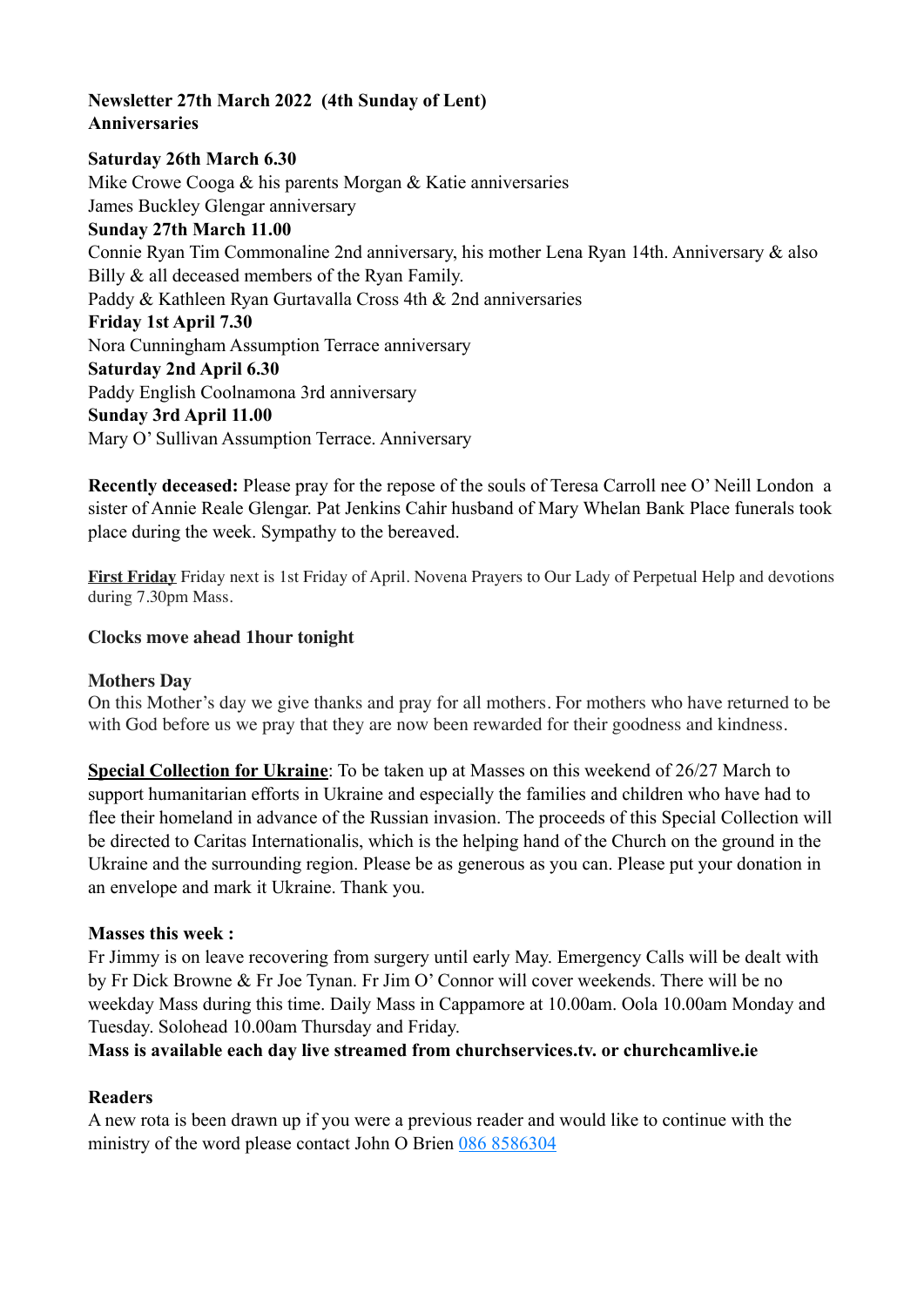## **Eucharistic Ministers next weekend. 2/3 April**

**6.30** Bridie Stapleton **11.00** Neil Maher

### **Cleaning of Pews after Mass**

We will continue to clean pews after Masses. Many hands make light work. If you can help please do and don't leave it to the few.

#### **Eucharistic Adoration**

Adoration each Wednesday from 3pm until 7pm. If you can give some of your time in Adoration please contact John O' Brien, Marcia Mooney or Mary McLeod who will include your name on the Rota.

**Dates for the Diary** Confirmation April 6th. First Holy Communion 7th May. We keep all the children and their families and teachers in our prayers over the coming weeks.

#### **Cemetery Mass**

Friday 29th July 2022 8pm. Please let family and friends know. A collection is taken up on the night to help defray the costs of the upkeep of our Cemetery.

**The Legion of Mary:** weekly meetings take place in the Pastoral Centre on Tuesday evenings at 7.00 pm. New members most welcome.

## **Weekly Envelopes:**

A big thank you to all who continue to support your Parish through the weekly envelope. You may put them in the secure boxes in the church or put them in the letterbox of the parochial house. Donations may also be made on line by visiting the Parish Website [doonparish.ie](http://doonparish.ie) Your financial support for your parish is very much appreciated and every contribution makes a difference. If a box is not delivered to you and you would like one please contact Fr Jimmy. Please make cheques payable to **Doon Parochial A/C**. Basket collection taken up at weekend masses.

## **Doon Community Council Notes:**

Doon Community Council AGM will be held on Wednesday 13th April at 8pm in the Community Centre.

For bookings of hall or Astro Turf pitch: please text/phone 085 755 7318. Bookings must be made in advance. Please follow the most up to date government guidelines on COVID-19 if using the facilities.

**Line Dancing:** every Friday at 8.30pm in Doon Community Centre. Booking by text. Contact Pat 087 2577761.

**Local taxi service:** covering Cappamore, Doon , Cappawhite, Pallasgrean etc. Limerick junction train transfers, Hospital appointments, g.p. visits, shopping , limerick city , Tipperary town. Phone 0851001381.

## **Doon Breakfast and after school club**

Doon Breakfast & After School Club are now taking new bookings for the 2022/2023 school year. We currently cater for children attending both primary schools in Doon. If your child attends a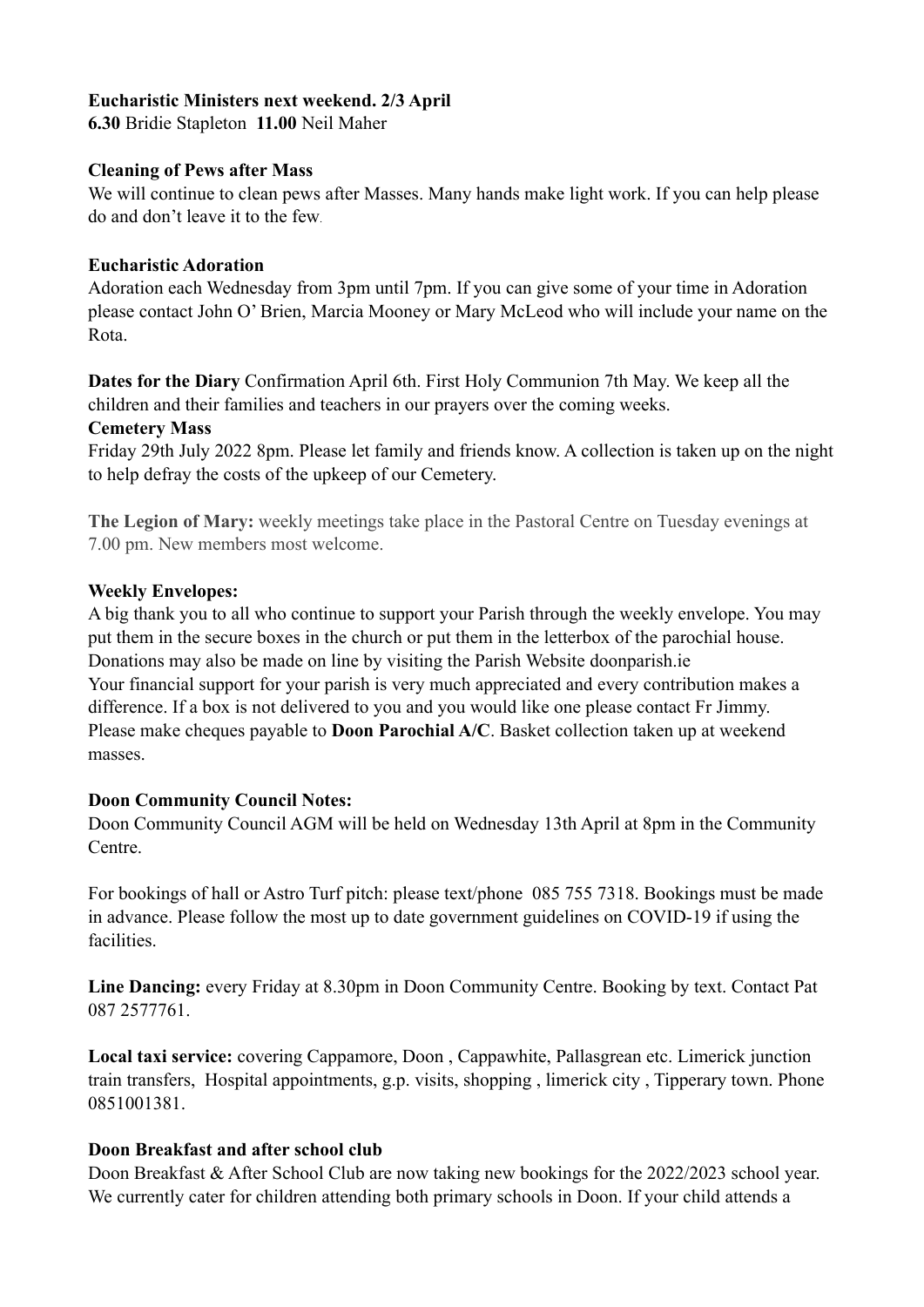primary which we do not currently collect from please contact Jane on 085 7150087 & we'll discuss options

# **Easter Camp**

Easter camp will run in Doon Community Centre from the 19th-22nd of April (Tues-Fri). Camp is suitable for primary school aged children.

All necessary Covid-19 infection control precautions will be taken, in line with guidelines. Times: 8.30am - 3pm Cost: €25 per child per day.

10% discount for siblings attending 4 consecutive days.

\*\*€50 deposit required for new customers\*\*

Our highly trained & garda vetted staff are ready for some Art, Games, Sports and Fun with the children, without a Switch or YouTube in sight. Contact Jane on 085 7150087 to book.

# **Doon GAA Notes**

Lotto Numbers Monday March, 21st 2022

Lotto Tickets can be purchased in Doon at O'Sullivans Centra & Damien Richardson Butchers.

Cut Off time for Online Sales is 8pm every Monday.

Jackpot  $£15,600$ 

Numbers Drawn 3-14-16-23

Three Match 3  $\omega \in 30$  each

- 1. Tim Crowe, Carrigmore (Online).
- 2. Niall Ryan c/o Ed. Stapleton.
- 3. Rob McLoughlin, Cooga.
- 10 Lucky Dips at  $\epsilon$ 20 each
- 1. Audrey Fox c/o Joanna
- 2. Maureen Cummins, Main St.
- 3. Heidi Jordan, Toem, Cappawhite (Online).
- 4. Mike Lonergan, Cappamore.
- 5. Pádraig Sweeney, Lacka.
- 6. Rosemarie McLoughlin, Toomaline (Online).
- 7. James Nolan, Cooga.
- 8. Conor & Sophie Kenny, Hillview Grove.
- 9. Heidi Jordan, Toem, Cappawhite (Online).
- 10. Stasia Murphy c/o Catherine O'Brien
- Promoters Prize, €25: Teresa Lonergan

Next week's Jackpot €15,800. Draw will be held in Clubhouse on March 28th 2022.

# **Annual Clothes Collection**

Doon G.A.A Will Hold its Annual Clothes Collection Starting Mon 14th March. Any Items of Clothing, Shoes Belts, Bed Sheets Curtains etc Would be Welcomed. Bags Can Be Dropped Anytime at the Clubhouse Door.

**U7 & U9 Indoor Training.** Saturday's at 9.00am. Nursery Training at 10.30am all in the Community Centre. Helmet, Hurley, Runners & Own Water Required. Assistance in helping out in any way would be appreciated. New children are always welcome.

**Hurling and Camogie Easter Camp** Doon GAA Club is Hosting a Hurling and Camogie Easter Camp For U6 - U14s on the 12th-14th April From 10am-2pm Daily. COST:  $\epsilon$ 50 1st Child  $\epsilon$ 45